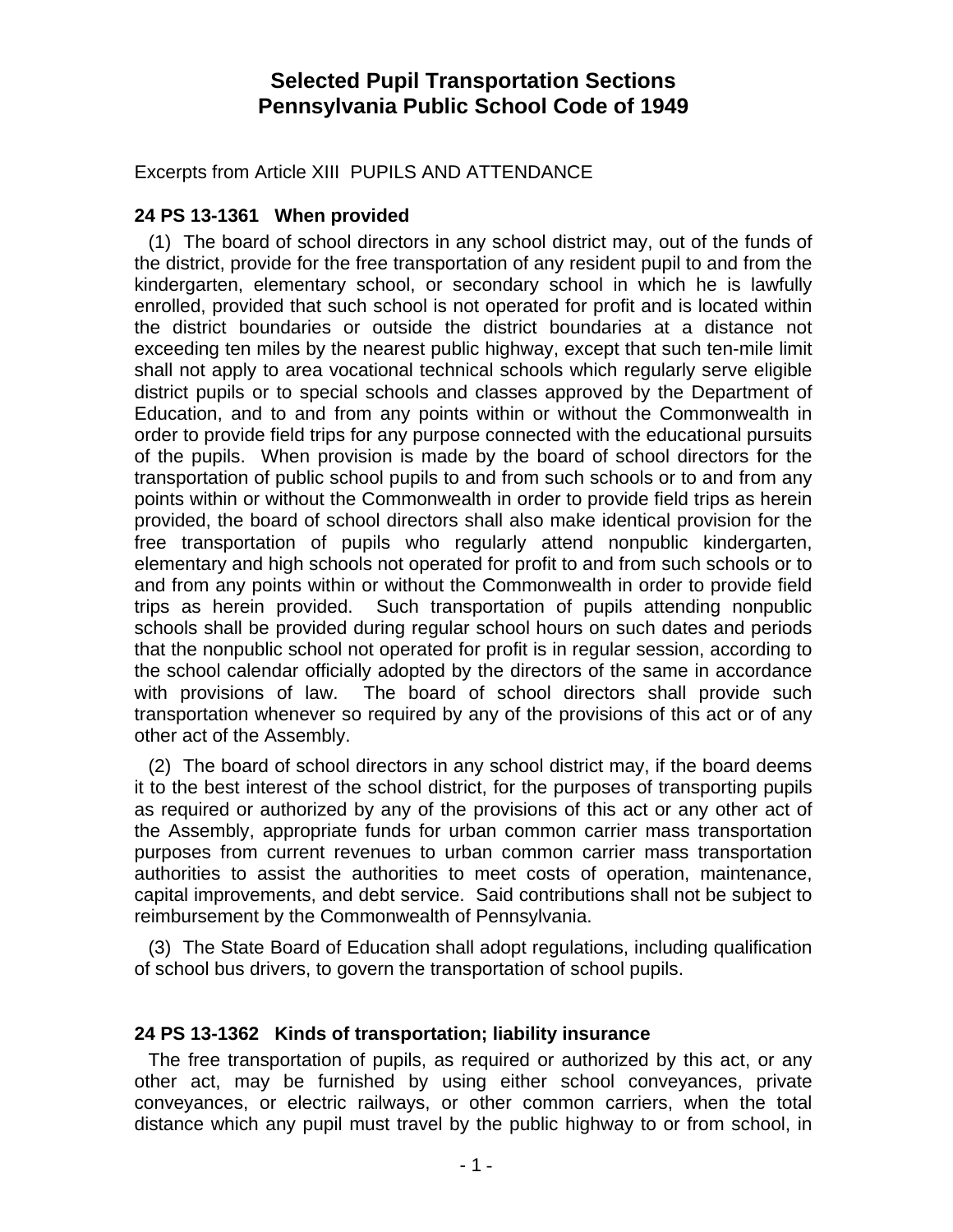addition to such transportation, does not exceed one and one-half  $(1 \frac{1}{2})$  miles, and when stations or other proper shelters are provided for the use of such pupils where needed, and when the highway, road, or traffic conditions are not such that walking constitutes a hazard to the safety of the child, as so certified by the Department of Transportation. The Department of Transportation shall take into account the presence of sidewalks along the highway, but such presence or lack thereof shall not be controlling and the department shall consider all relevant safety factors in making its determination as to whether or not walking constitutes a hazard to pupils. All private motor vehicles employed in transporting pupils for hire shall be adequately covered by public liability insurance in such amount as the board of school directors shall require.

## **24 PS 13-1365 Extra compensation for transporting pupils unlawful**

 (a) It shall be unlawful for any driver or owner of a vehicle transporting pupils under a contract with a school district, or for any member of or board of school directors, to demand, request, or accept any compensation for transporting pupils, other than the compensation stipulated in the contract filed with and approved by the Department of Education.

## **24 PS 13-1366 Computation of distances**

 Where, by the terms of this act, or any other act, any distance is specified between the residence of any pupil and any public school to be attended by him, or any transportation is provided for within or beyond any particular distance, in computing such distance no allowance shall be made for the distance that the dwelling house of the pupil is situated off the public highway. All such distances shall be computed by the public highway from the nearest point where a private way or private road connects the dwelling house of the pupil with the highway to the nearest point where said highway touches the school grounds of the school to which the pupil has been assigned.

## **24 PS 13-1374 Free transportation or board and lodging**

 Any exceptional child, who is regularly enrolled in a special class that is approved by the Department of Education, or who is enrolled in a regular class in which approved educational provisions are made for him, may be furnished with free transportation by the school district. When it is not feasible to provide such transportation the board of school directors may in lieu thereof pay for suitable board and lodging for any such child. If free transportation or board and lodging is not furnished for any exceptional child or any eligible young child as defined in the act of December 19, 1990 (P.L.1372, No.212), known as the "Early Intervention Services System Act," who, by reason thereof, is unable to attend the class or center for which he is qualified, the intermediate unit shall provide the transportation necessary.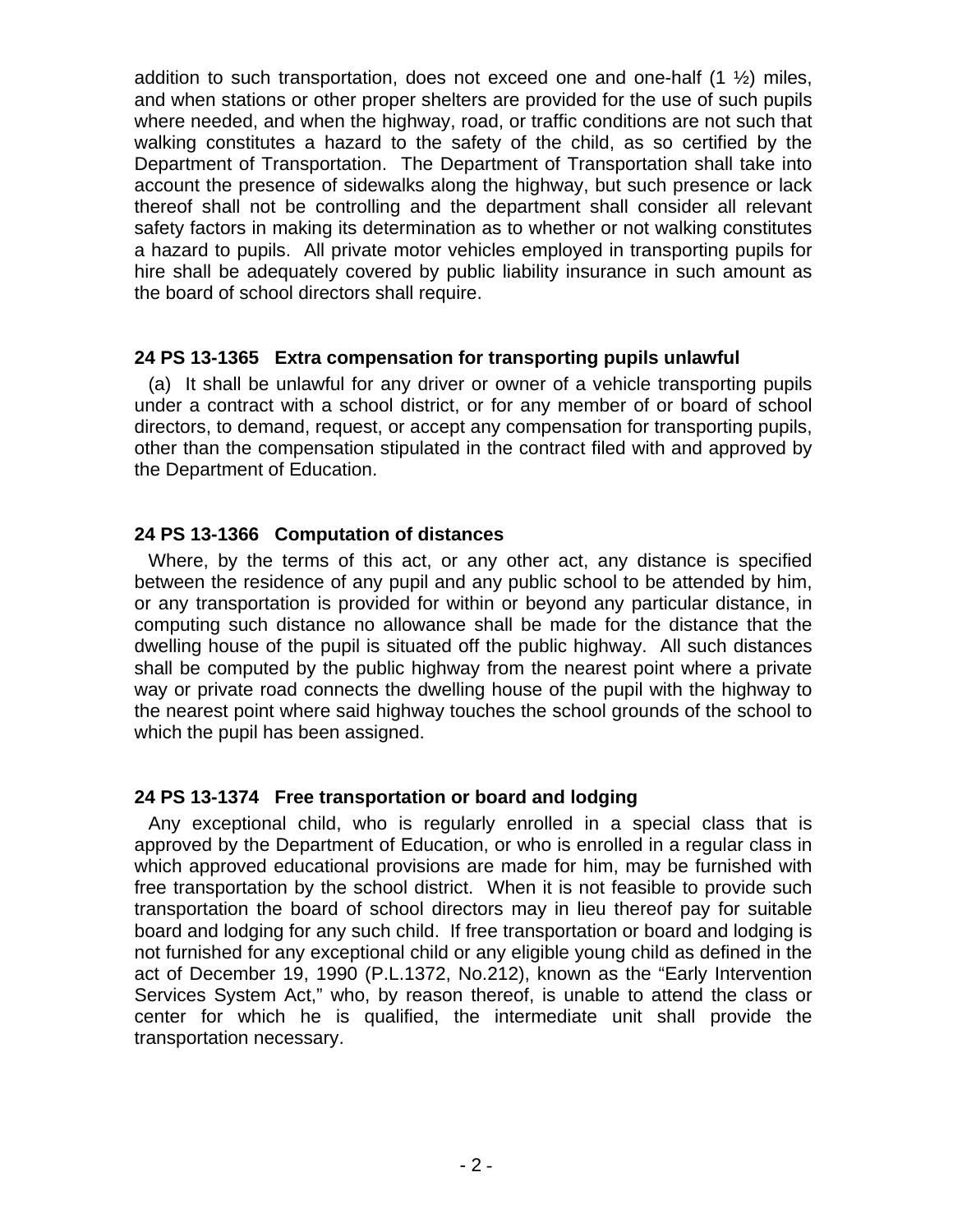## Excerpt from Article XVII-A CHARTER SCHOOLS

## **24 PS 17-1726-A Transportation to charter schools**

 (a) Students who attend a charter school located in their school district of residence, a regional charter school of which the school district is a part or a charter school located outside district boundaries at a distance not exceeding ten (10) miles by the nearest public highway shall be provided free transportation to the charter school by their school district of residence on such dates and periods that the charter school is in regular session whether or not transportation is provided on such dates and periods to students attending schools of the district. Transportation is not required for elementary students, including kindergarten students, residing within one and one-half (1.5) miles or for secondary students residing within two (2) miles of the nearest public highway from the charter school in which the students are enrolled unless the road or traffic conditions are such that walking constitutes a hazard to the safety of the students when so certified by the Department of Transportation, except that if the school district provides transportation to the public schools of the school district for elementary students, including kindergarten students, residing within one and one-half (1.5) miles or for secondary students residing within two (2) miles of the nearest public highway under non-hazardous conditions, transportation shall also be provided to charter schools under the same conditions. Districts providing transportation to a charter school outside the district and, for the 2007-2008 school year and each year thereafter, districts providing transportation to a charter school within the district, shall be eligible for payments under Section 2509.3 for each public school student transported.

 (a.1) In addition to any other requirements in this section, school districts of the first class shall provide transportation to students who attend a charter school if they are the same age or are enrolled in the same grade, grades or their grade equivalents as any of the students of the school district for whom transportation is provided under any program or policy to the schools of the school district.

 (b) In the event that the Secretary of Education determines that a school district is not providing the required transportation to students to the charter school, the Department of Education shall pay directly to the charter school funds for costs incurred in the transportation of its students. Payments to a charter school shall be determined in the following manner**:** for each eligible student transported, the charter school shall receive a payment equal to the total expenditures for transportation of the school district divided by the total number of school students transported by the school district under any program or policy.

 (c) The department shall deduct the amount paid to the charter school under subsection (b) from any and all payments made to the district.

 (d) A school district of the first class shall submit a copy of its current transportation policy to the department no later than August 1 of each year.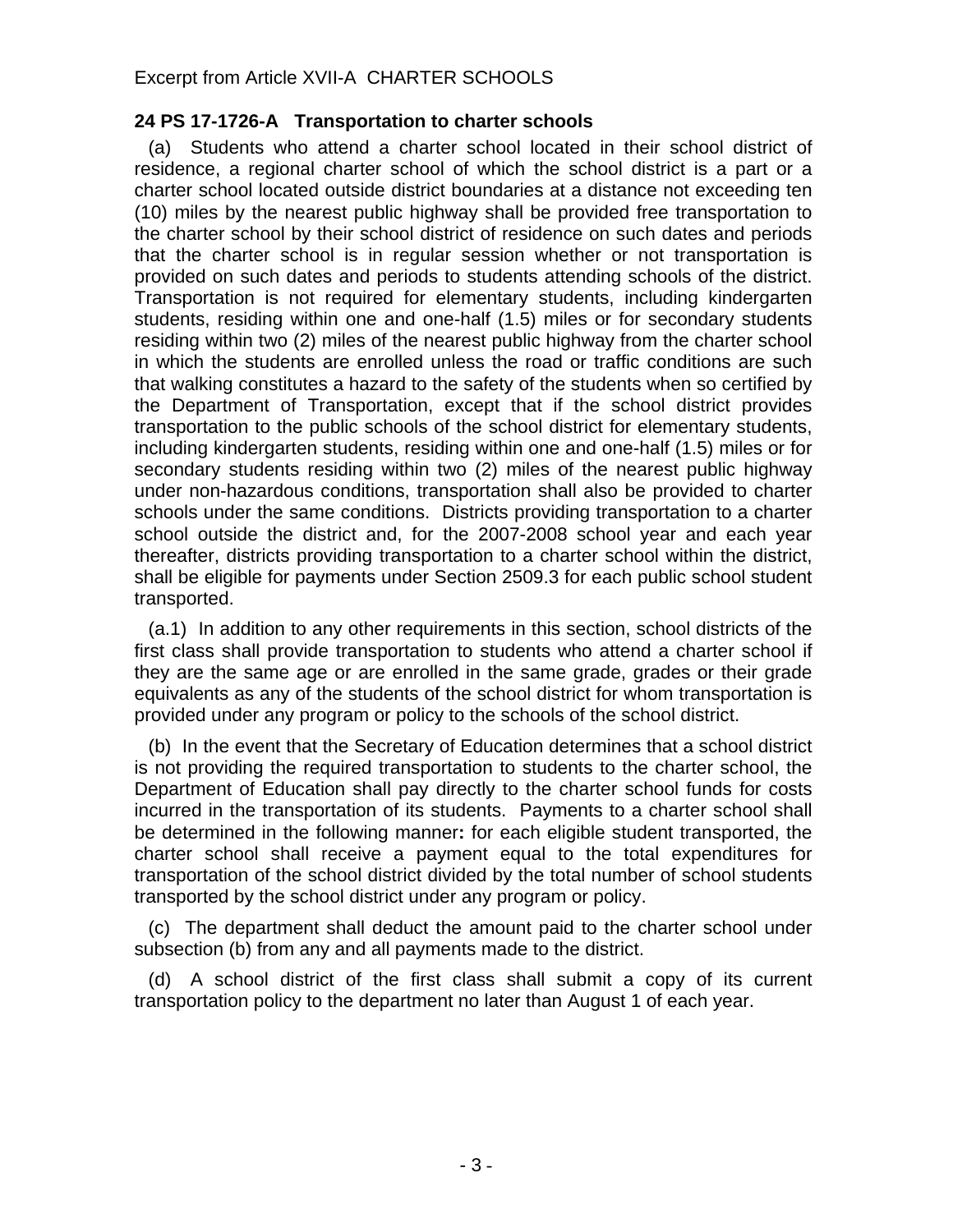## Excerpts from Article XXV REIMBURSEMENTS BY COMMONWEALTH AND BETWEEN SCHOOL DISTRICTS

## **24 PS 25-2509.1 Payments to Intermediate Units**

 (a) Annually, before the first day of July, every intermediate unit shall submit, for prior review and approval by the Department of Education, an estimate of the cost for transportation of pupils to and from classes and schools for exceptional children, and of eligible young children to and from early intervention programs, whether or not such classes, school or programs are conducted by the intermediate unit. On or before the first day of September, the Commonwealth shall pay to the intermediate unit a sum equal to one-half of the approved annual cost of such transportation in the prior year and, on or before the first day of February, shall pay a sum equal to one-quarter of the approved estimated annual cost of such transportation for the current school year, and on or before June 30, the Commonwealth shall pay the remaining quarter adjusted to reflect actual approved cost.

## **24 PS 25-2509.3 Payments on account of transportation of nonpublic school pupils**

 Each school district, regardless of classification, shall be paid by the Commonwealth the sum of thirty-five dollars (\$35) for each nonpublic school pupil transported in the school year 1978-79 through the school year 1983-84. For the school year 1984-85 through the school year 1989-90, each school district shall be paid the sum of seventy dollars (\$70) for each nonpublic school pupil transported.For the school years 1990-1991 and 1991-1992, each school district shall be paid the sum of one hundred twenty-four dollars (\$124) for each nonpublic school pupil transported. For the school year 1992-1993 and the 1993- 1994 school year, each school district shall be paid the sum of one hundred fiftynine dollars (\$159) for each nonpublic school pupil transported. For the school year 1994-95 and the school year 1995-96, each school district shall be paid the sum of two hundred dollars (\$200) for each nonpublic school pupil transported. For the school year 1997-98 through the school year 2000-2001, each school district shall be paid the sum of two hundred eighty-five (\$285) for each nonpublic school pupil transported. For the school year 2001-2002 and each school year thereafter, each school district shall be paid the sum of three hundred eighty-five (\$385) for each nonpublic school pupil transported.

## **24 PS 25-2541 Payments on account of pupil transportation**

 (a) School districts shall be paid by the Commonwealth for every school year on account of pupil transportation which, and the means and contracts providing for which, have been approved by the Department of Education, in the cases hereinafter enumerated, an amount to be determined by multiplying the cost of approved reimbursable pupil transportation incurred by the district by the district's aid ratio. In determining the formula for the cost of approved reimbursable transportation, the Secretary of Education may prescribe the methods of determining approved mileages and the utilized passenger capacity of vehicles for reimbursement purposes. For the school year 1998-1999 and each school year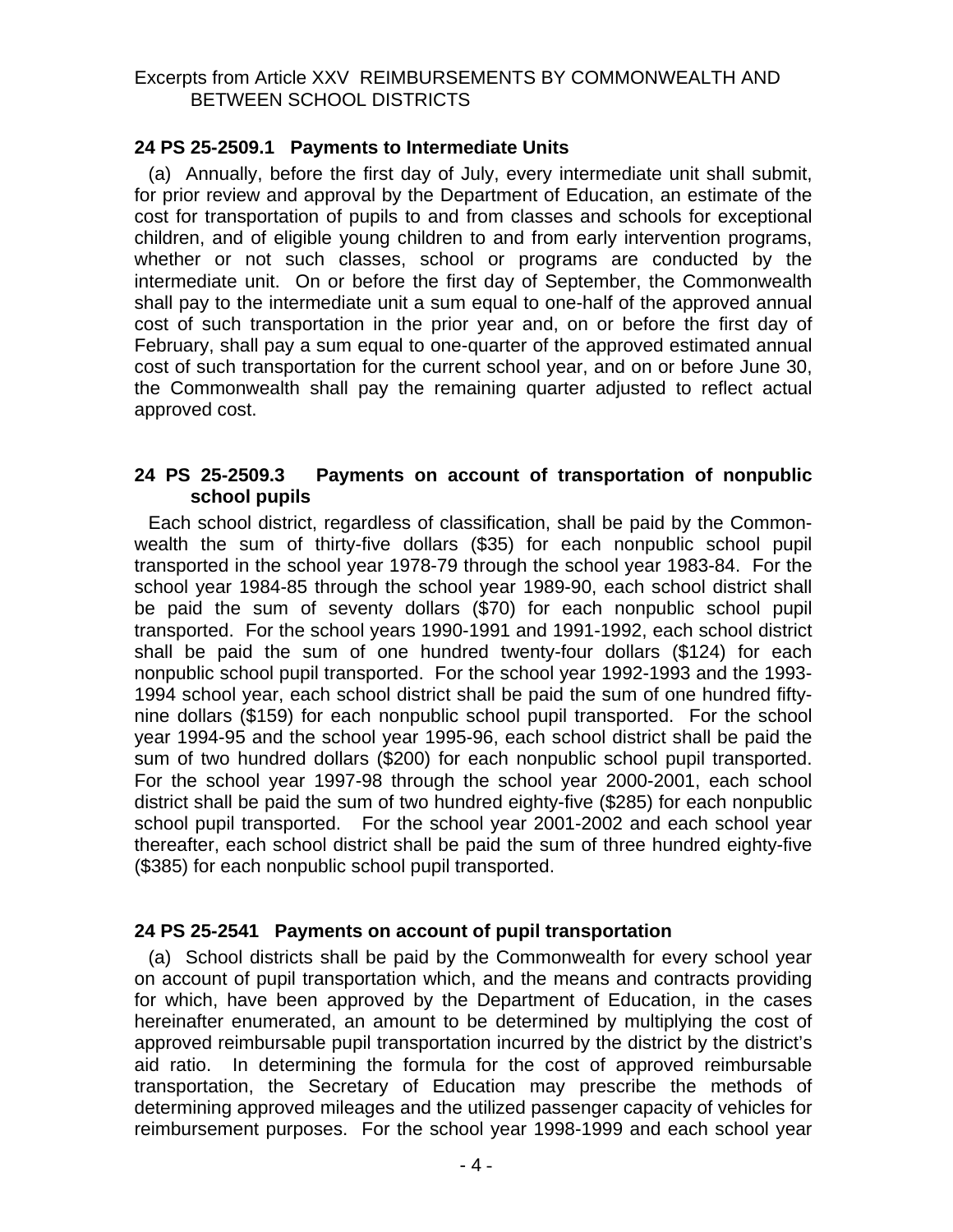thereafter, any school entity which contracts with one or more school entities to provide pupil transportation services shall be reimbursed in accordance with the formula specified by the Department of Education for district-owned vehicles. In addition thereto, the Commonwealth shall pay to each district qualifying a payment for excessive cost of transportation, said amount to be determined by subtracting from the cost of the approved reimbursable transportation the sum of the Commonwealth transportation payment immediately above, plus the product of one half mill (0.0005) times the latest market value of the district as determined by the State Tax Equalization Board, provided such amount is not negative. In addition thereto, the Commonwealth shall pay to school districts which own their own vehicles, an annual depreciation charge of ten per centum (10%), to be calculated on the basis of the approved cost at which the district acquired the vehicle for which the depreciation is claimed. With respect to vehicles purchased prior to January 1, 1956, the number of depreciation payments shall be limited to ten such payments. With respect to vehicles purchased on or after January 1, 1956, the annual depreciation charge shall not exceed seven hundred dollars (\$700) for such vehicles. The number of annual depreciation charges shall be limited, so that the total amount of such payments shall not exceed the cost of the vehicle as approved by the Department of Education at the time of the purchase. In no case shall the Commonwealth pay, in depreciation charges, more than ten thousand five hundred dollars (\$10,500) for any one vehicle.

 (c) Payments for pupil transportation on account of the school year 1979-1980 and every school year thereafter shall be made only in the following cases:

 (1) To all school districts for the transportation to and from school of elementary school pupils including kindergarten pupils, residing one and one-half  $(1 \frac{1}{2})$  miles or more by the nearest public highway from the school in which the pupils are enrolled and to which transportation is authorized under section 1361 of this act or residing in areas where the road or traffic conditions are such that walking constitutes a hazard to the safety of the child when so certified by the Department of Transportation. The Department of Transportation shall take into account the presence of sidewalks along the highway, but such presence or lack thereof shall not be controlling and the department shall consider all relevant safety factors in making its determination as to whether or not walking constitutes a hazard to pupils. Such elementary school pupils shall include nonresident children who are placed in the home of a resident, or who are residents of an orphanage, or home or children's home or other institution for the care and training of orphans or other children.

 (2) To all school districts for the transportation to and from school of secondary school pupils residing two (2) or more miles by the nearest public highway from the school in which the pupils are enrolled and to which transportation is authorized under section 1361 of this act or residing in areas where the road or traffic conditions are such that walking constitutes a hazard to the safety of the child when so certified by the Department of Transportation. The Department of Transportation shall take into account the presence of sidewalks along the highway, but such presence or lack thereof shall not be controlling and the department shall consider all relevant safety factors in making its determination as to whether or not walking constitutes a hazard to pupils. Such secondary school pupils shall include nonresident children who are placed in the home of a resident,